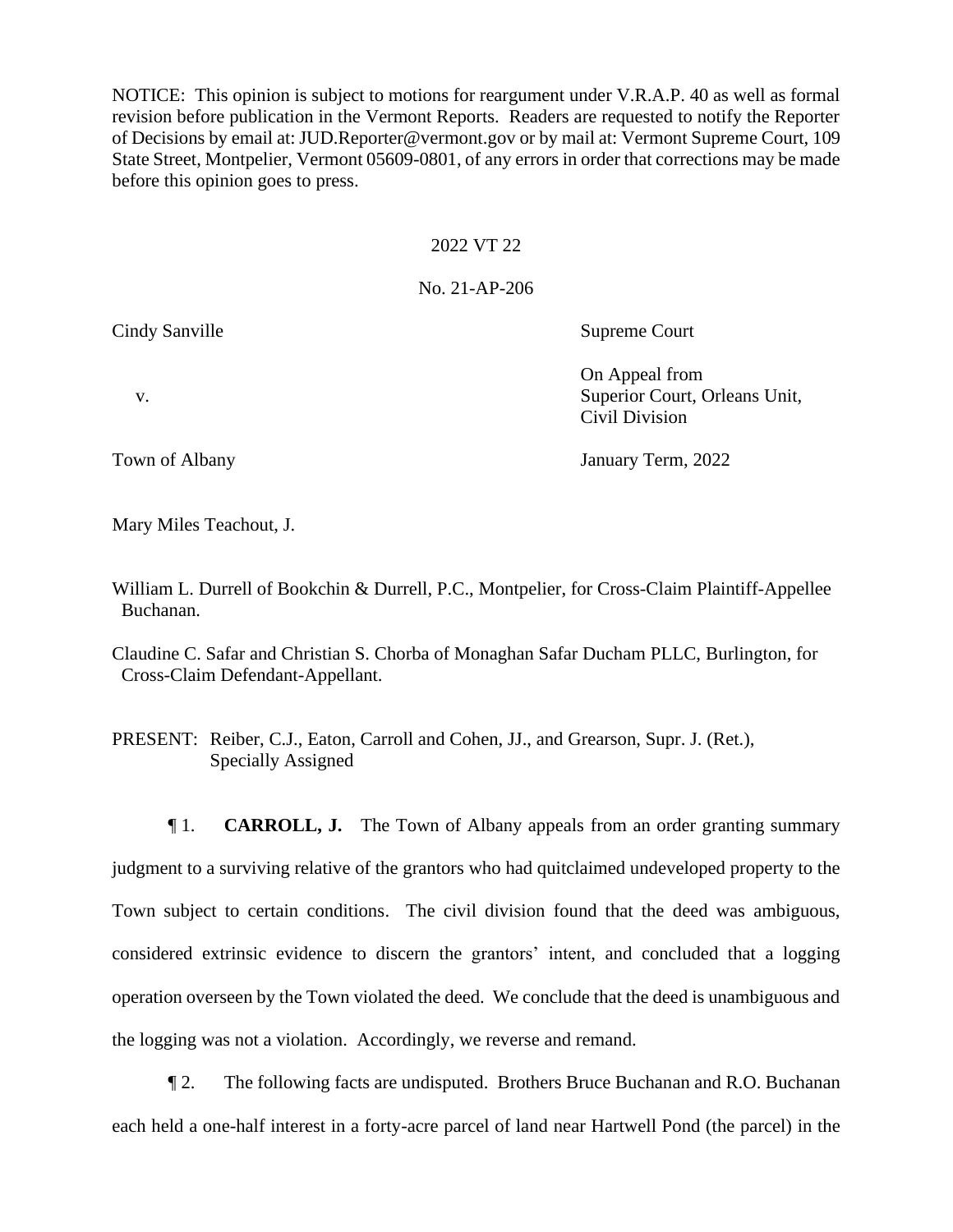Town. Both were involved in 4-H during their lives.<sup>1</sup> Bruce Buchanan served as the Southern Regional Director of 4-H Vermont and ran Camp Waubanong, a 4-H camp in southern Vermont. R.O. Buchanan was a professor at University of Vermont and led the Green Mountain Club's Long Trail Patrol. After Bruce Buchanan's death, his one-half interest was conveyed to his widow, Emma Buchanan. In April 1955, Emma Buchanan and R.O. Buchanan conveyed the parcel to the Town by quitclaim deed. The relevant language provides:

> It is expressly understood and agreed, that in the event the grantee shall use or suffer the use of said lands for any other purpose than as a memorial 4-H forest for use by young people in particular, and for 4-H recreational and forestry purposes, this conveyance shall thereupon become void and the title to said premises on demand shall revert to the grantors, their successors and assigns, and they shall have the right to re-enter and repossess themselves of the same.

¶ 3. From 1955 to 2018, the Town did not use the land for any purpose. In January 2018, the Town's selectboard decided to develop the parcel as a public recreation area. The plan included a parking area, a trail to Hartwell Pond, and other infrastructure consistent with recreational use. In August 2018, the Town selectboard hired a logger to harvest sections of the parcel, including clearcutting a portion of an eleven-acre softwood tree plantation, as part of the recreation development project. The logging began in October 2018.

¶ 4. Cindy Sanville also owns land on Hartwell Pond. Sanville filed a complaint against the Town in October 2018 seeking a declaration regarding the ownership of the parcel and a preliminary injunction to stop the logging. She argued that the deed language quoted above contains a reversionary clause, meaning the parcel would automatically revert to the grantors' successors in interest if the Town "use[d] or suffered the use of said lands for any other purpose" than those expressed in the deed. Sanville contended that the logging operation violated the deed,

<sup>&</sup>lt;sup>1</sup> 4-H is a non-profit organization dedicated to outdoor recreational activities including hiking, camping, fishing, swimming, archery, education, and forest management.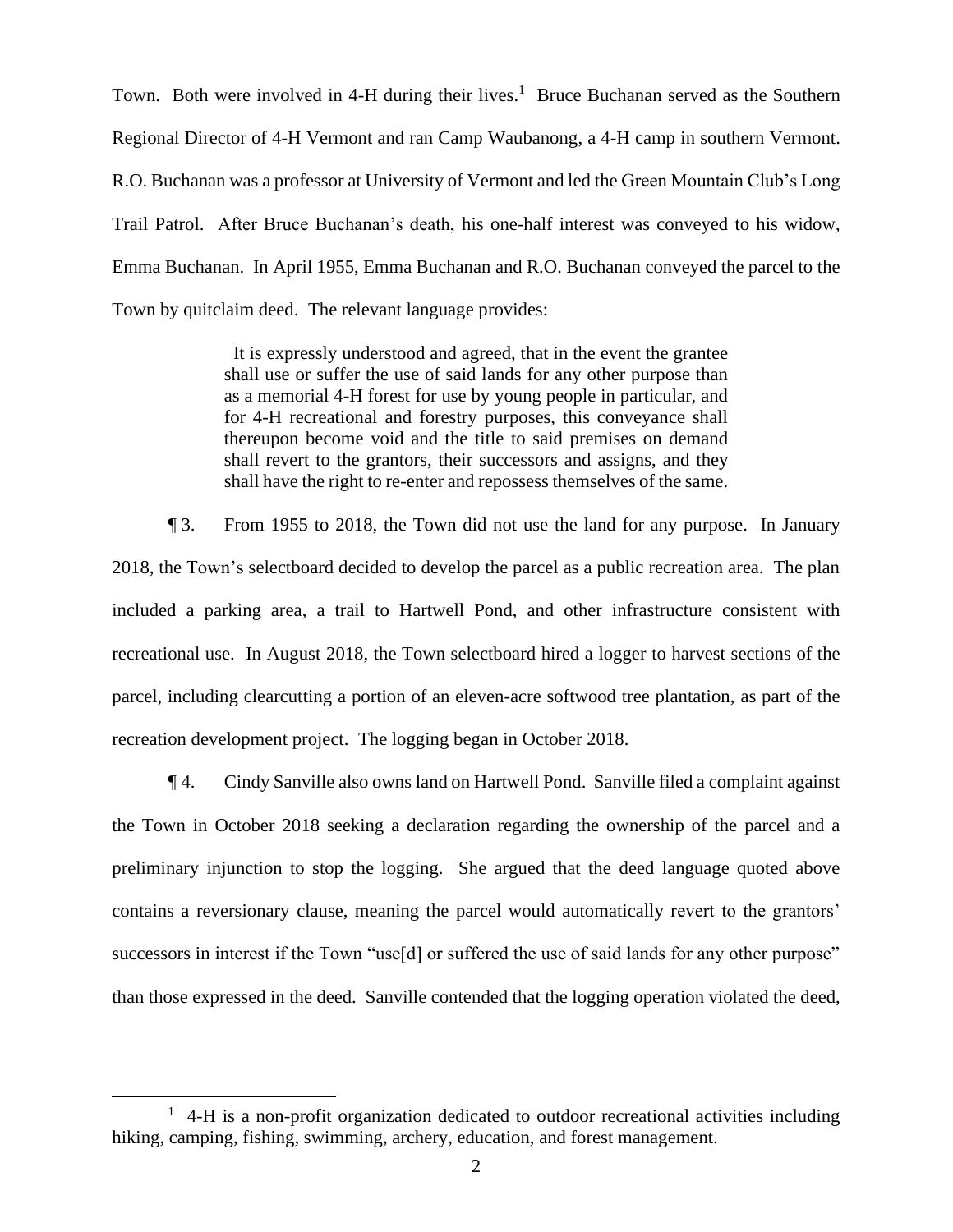which triggered the reversionary clause. As a result, according to Sanville, the parcel automatically reverted to the grantors' successors in interest.

¶ 5. In November 2018, the civil division ordered Ralph Buchanan, a relative of the grantors, joined to the case as an indispensable party under Vermont Rule of Civil Procedure 19. In the same order, the court granted a preliminary injunction to stop the logging. By that point, approximately ten acres had been clearcut. Pursuant to the contract with the logger, the Town received \$32,547.23, and placed those funds into an escrow account for use in further developing the property as a public recreation area.

¶ 6. In February 2019, Buchanan filed a cross claim against the Town, arguing that under the plain terms of the deed the parcel reverted to him when the logging began. Thereafter, he moved for partial summary judgment. He maintained that the deed was ambiguous regarding what ownership interests it created. Buchanan pointed to language he alleged created a determinable fee, and other clauses allegedly creating a fee simple subject to condition subsequent.<sup>2</sup> He contended that by applying a rule of construction favoring earlier over later clauses in ambiguous deed passages, the court should conclude that the deed created a determinable fee with a possibility of reverter. Consequently, he continued, the parcel either automatically reverted to him when the Town left the parcel unused or when it began to log the parcel.

 $2$  The fee simple subject to condition subsequent and the determinable fee are similar estates. Collette v. Town of Charlotte, 114 Vt. 357, 360, 45 A.2d 203, 205 (1946) ("A fee upon condition resembles a determinable fee in that it exhausts the whole estate."). However, the future interests retained by the grantors under the estates are different. Grantors retain a right of reentry on a fee upon condition, and a possibility of reverter on a determinable fee. See id. ("The only practical distinction between a right of reentry for breach of condition subsequent and a possibility of reverter on a determinable fee is that the in the former the estate in fee does not terminate until entry by the person having the right, while in the latter the estate reverts at once on the occurrence of the event by which it is limited.").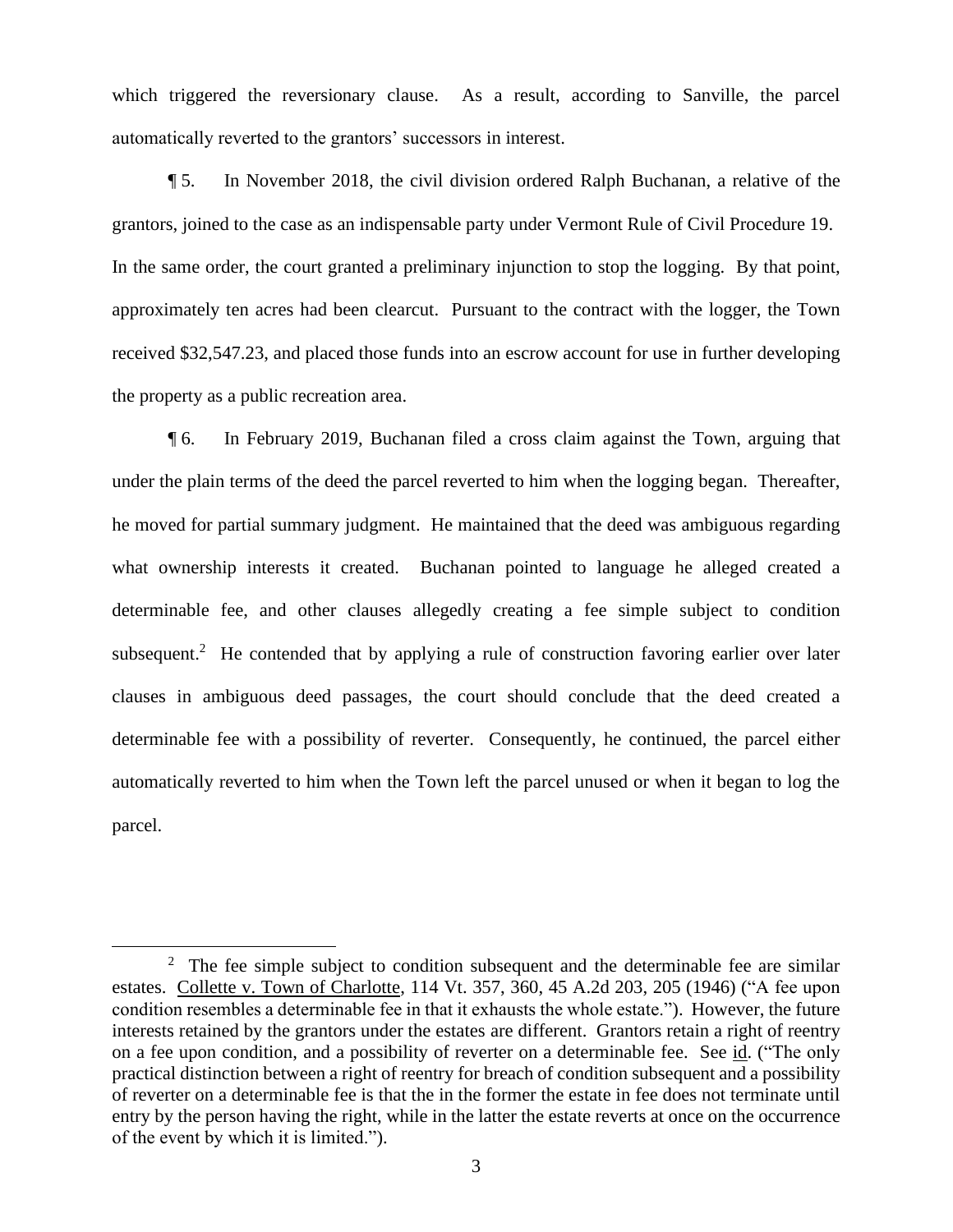¶ 7. The Town cross-moved for summary judgment, arguing that the plain language of the deed created a fee subject to condition subsequent. The Town contended that the logging was not a condition subsequent because it was necessary to develop the infrastructure required to service recreational purposes, and that clearcutting was a valid logging method. During a September 2019 hearing on the motions, the court found the deed ambiguous regarding the type of estate the deed created and ordered the parties to produce extrinsic evidence to clarify the grantors' intent.

¶ 8. The civil division granted summary judgment to Buchanan. It first concluded that the deed created a fee subject to condition subsequent, with the grantors retaining a right of entry. It reasoned that deed language such as " 'this conveyance shall thereupon become void and the title to said premises on demand shall revert to the Grantors, and they shall have the right to reenter and repossess themselves of the same' " indicated the grantors' "clear intent" to create a right of reentry. The court concluded that this interpretation was "consistent with the fact that the property was a 40 acre undeveloped parcel of land suitable for forestry," and that while there was a "forest existing on the property at the time of the deed," there was no "4-H recreational and forestry use at the time." It determined that it did not make sense to create a determinable fee because "most likely [development for 4-H purposes] would take a period of time" to implement.

¶ 9. The court then held that the logging constituted a condition subsequent because it "was unrelated to 4-H forestry activities[,] . . . had no connection with any 4-H forestry activities[,] and was done by the Town for its own purposes." The court opined that the deed's "emphasis on use exclusively for defined 4-H people and purposes is unmistakable." The order did not expressly state that the court was also analyzing whether the logging violated the deed under an ambiguous standard; however, it found that Buchanan's extrinsic evidence "emphasiz[ed]" that the "exclusive purpose was not implemented by the Town" when it logged the parcel. It found that the grantors had been "actively involved in 4-H summer camps," that their "intent was that any forestry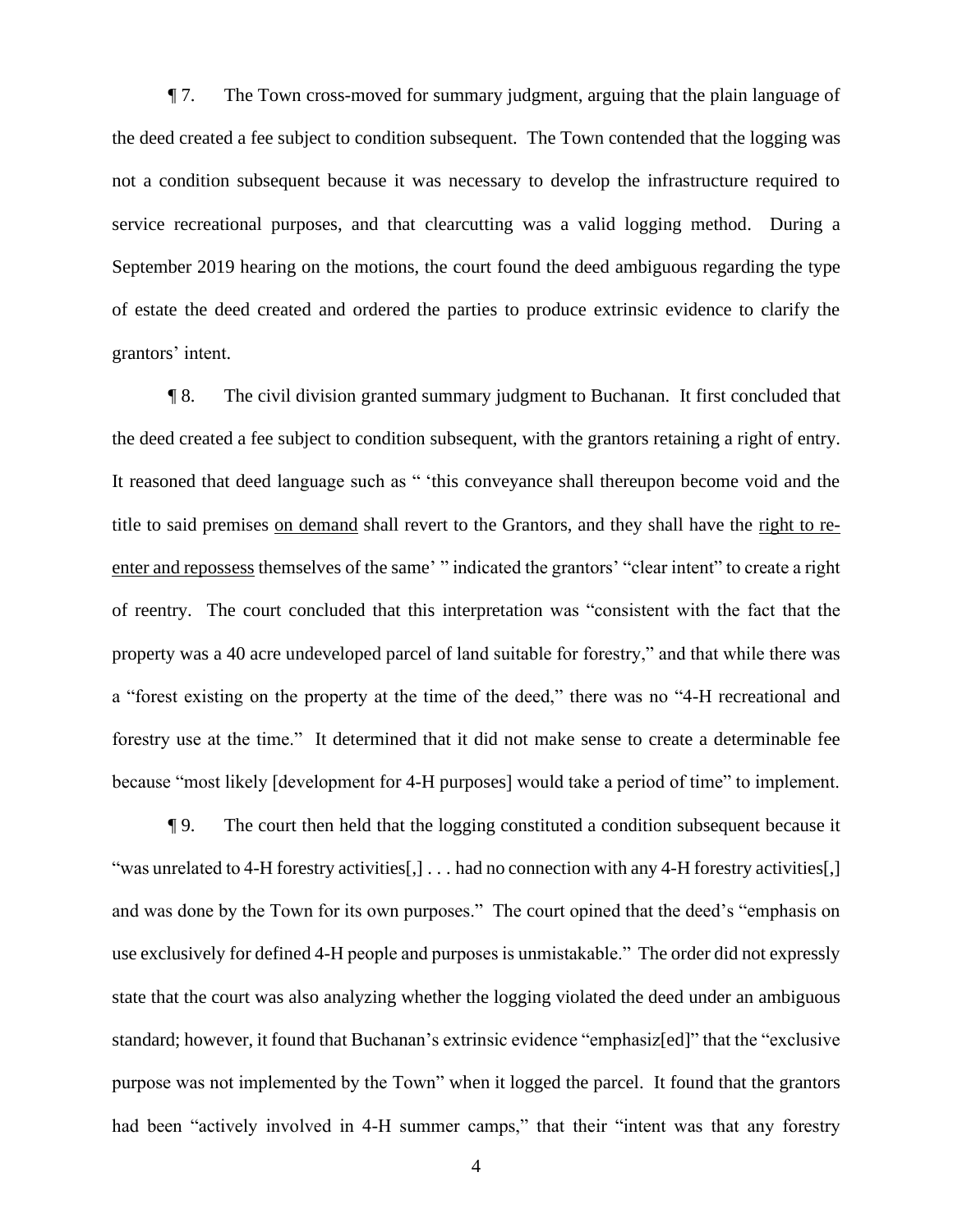activities would be as part of a 4-H program involving young people in forestry activities," and the ultimate "goal was the establishment of a 4-H summer camp," "with the forest itself being a memorial related to 4-H." The court held that the Town's nonuse of the parcel "probably would have supported a claimed violation" but no Buchanan heir exercised their right of reentry. Buchanan exercised his right of reentry regarding the logging violation, the court concluded, when he filed his February 2019 cross-claim against the Town.

¶ 10. The Town filed a motion to reconsider, agreeing that the deed was ambiguous as to whether it prohibited the logging, but arguing that the weight of the extrinsic evidence regarding the grantors' intent showed that, in fact, no violation had occurred. The court denied the Town's motion to reconsider and granted its motion for interlocutory appeal on the single question of whether the logging violated the deed.

¶ 11. On appeal, the Town insists that the civil division's conclusion that the deed establishes an "unmistakable" emphasis on exclusive 4-H uses was incorrect because the deed unambiguously contemplates uses by the general public in addition to 4-H. The Town argues that the word "and" in "memorial 4-H forest for use by young people in particular, and for 4-H recreational and forestry purposes" indicates that the grantors intended the parcel to be used either as a memorial 4-H forest or for 4-H recreational and forestry purposes. (emphasis added). It submits that the phrase "for use by young people in particular" provides further evidence of the grantors' intention for nonexclusive use of the parcel. The Town cites dictionary definitions of "memorial" and "forest" to argue that the logging did not violate the plain terms of the deed. It asserts that the extrinsic evidence regarding the grantors' intent "is even stronger than the language of the deed," and points to the grantors' various outdoor recreational commitments as evidence that they intended nonexclusive use of the parcel. The Town finally contends that its future development plans for the parcel do not violate the deed.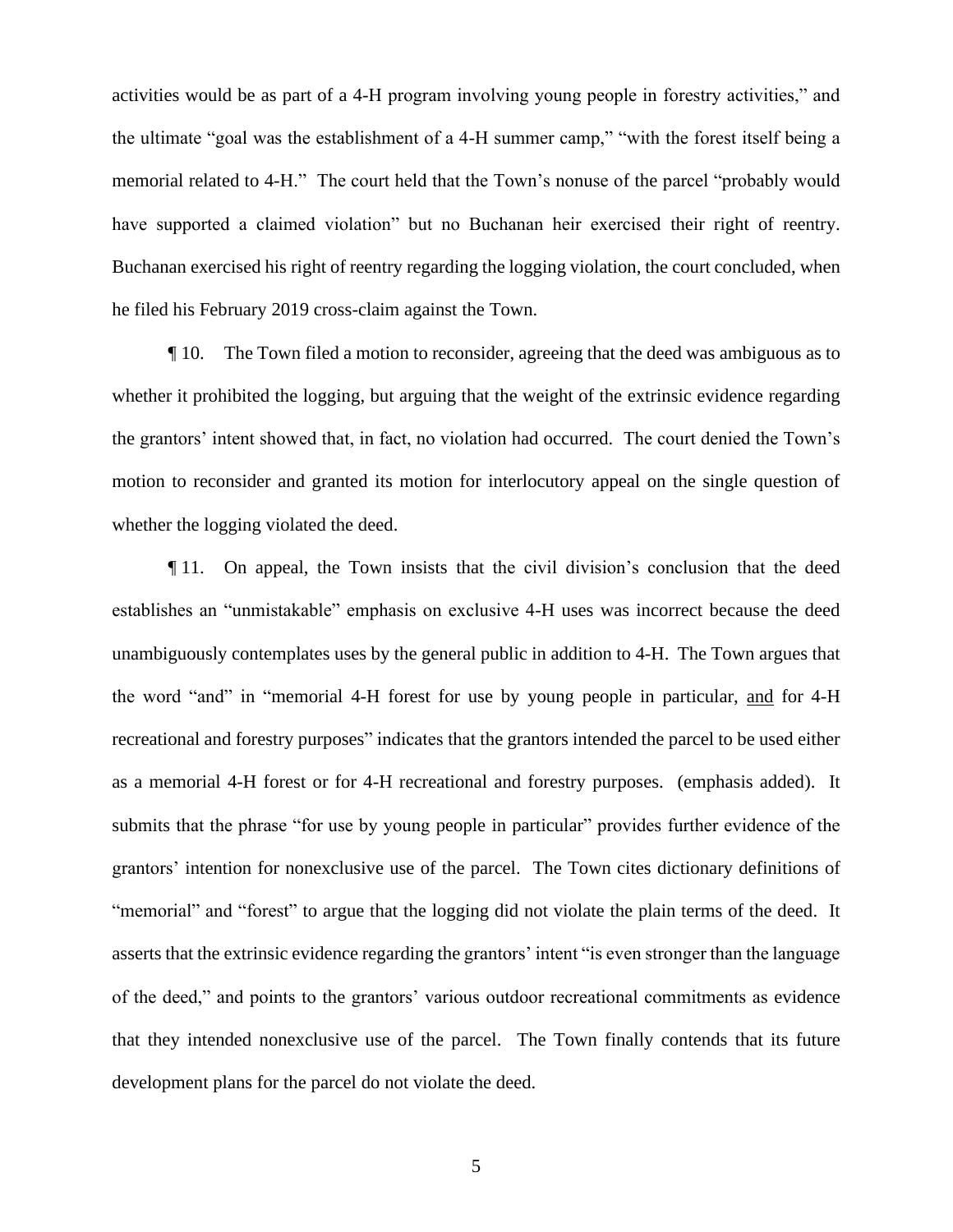¶ 12. Buchanan counters that the logging was not "in memory of 4-H," and was instead "designed to provide funding to develop the parcel as a campground and recreational area open to the public," which constituted a violation. He also renews his argument that the deed created a determinable fee rather than a fee subject to condition subsequent and the parcel automatically reverted to him once the logging began. In the alternative, he insists that nonuse by the Town constituted an independent violation which caused the parcel to revert to him. He argues that much of the Town's extrinsic evidence was inadmissible because the Town did not offer expert-witness testimony in support as required by Vermont Rule of Evidence 702. He finally contends that the Town did not preserve several aspects of its argument for appeal.

¶ 13. "We review a grant of summary judgment de novo, using the same standard as the superior court." Tillson v. Lane, 2015 VT 121, ¶ 7, 200 Vt. 534, 133 A.3d 832. "Summary judgment is appropriate 'if the movant shows that there is no genuine dispute as to any material fact and the movant is entitled to judgment as a matter of law.' " Alpine Haven Prop. Owners' Ass'n v. Deptula, 2020 VT 88, ¶ 22, \_\_Vt. \_\_, 245 A.3d 1245 (quoting V.R.C.P. 56(a)). When both parties move for summary judgment, both are "entitled to the benefit of all reasonable doubts and inferences when the opposing party's motion [is] being judged." Bixler v. Bullard, 172 Vt. 53, 57, 769 A.2d 690, 694 (2001).

¶ 14. The sole question on appeal is whether the logging was a condition subsequent that violated the deed. "Our master rule in construing a deed is that the intent of the parties governs." DeGraff v. Burnett, 2007 VT 95, ¶ 20, 182 Vt. 314, 939 A.2d 472 (quotation omitted). To this end, "we look to the language of the written instrument because it is assumed to declare the intent of the parties." Kipp v. Est. of Chips, 169 Vt. 102, 105, 732 A.2d 127, 129 (1999). We "consider the deed as a whole and give effect to every part," striving to give the writing a "consistent, harmonious meaning, if possible." DeGraff, 2007 VT 95, ¶ 20 (quotation omitted). Whenever possible, we avoid "unnecessarily invit[ing] speculation beyond the four corners of the document."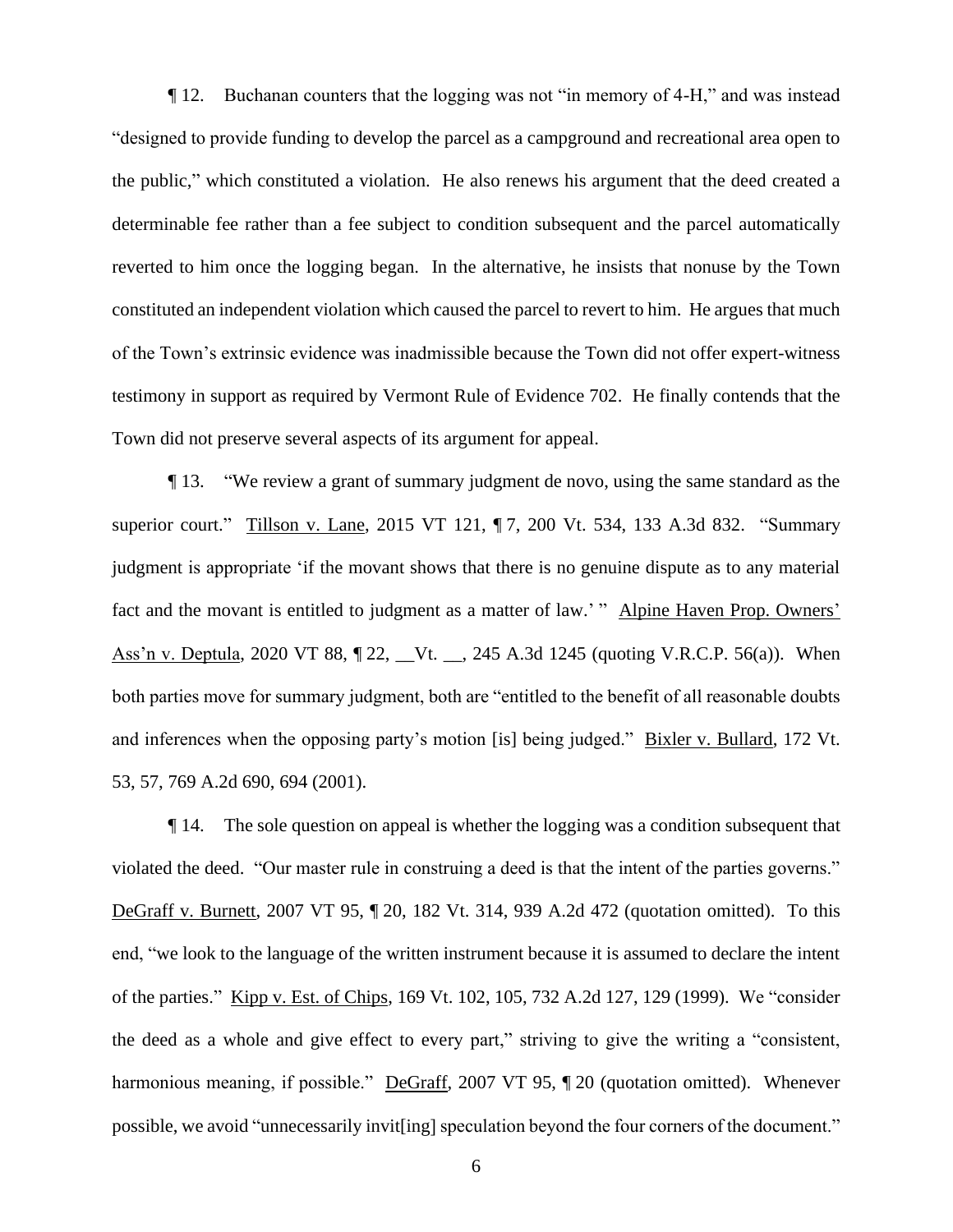In re Est. of Holbrook, 2016 VT 13, ¶ 30, 201 Vt. 254, 40 A.3d 788. If a deed is unambiguous, our inquiry ends, and we "enforce the terms as written without resort to rules of construction or extrinsic evidence." DeGraff, 2007 VT 95, ¶ 20 (quotation omitted).

¶ 15. The determination of whether a deed provision is ambiguous is a question of law that we review de novo. Id. ¶ 21. "We allow limited extrinsic evidence of 'circumstances surrounding the making of the agreement' in determining whether the writing is ambiguous." Kipp, 169 Vt. at 107, 732 A.2d at 131 (quoting Isbrandsten v. No. Branch Corp., 150 Vt. 575, 579, 556 A.2d 81, 84 (1988)). "This evidence is relevant, however, only when, in combination with the writing, it supports an interpretation that is different from that reached on the basis of the writing alone, and both are reasonable." Id. Ultimately, "[a] deed term is ambiguous if reasonable people could differ as to its interpretation." Brault v. Welch, 2014 VT 44, ¶ 11, 196 Vt. 459, 97 A.3d 914 (quotation omitted). Only after exhausting all relevant construction aids to resolve an ambiguity does "the proper interpretation become[] a question of fact, to be determined on all relevant evidence." Kipp, 169 Vt. at 107, 732 A.2d at 131. With these standards in mind, we turn first to the disputed deed language.

¶ 16. The relevant provision provides:

 It is expressly understood and agreed, that in the event the Grantee shall use or suffer the use of said lands for any other purpose than as a memorial 4-H forest for use by young people in particular, and for 4-H recreational and forestry purposes, this conveyance shall thereupon become void and the title to said premises on demand shall revert to the grantors, their successors and assigns, and they shall have the right to re-enter and repossess themselves of the same.

The civil division reasoned that the Town's logging was not a use related to one of the purposes in the deed because the deed's "sole purpose" was to provide for exclusive use by "4-H people and purposes . . . so that young people in 4-H would have a forest dedicated exclusively for their use for 4-H activities." However, this reasoning brings speculation into the deed from "beyond the four corners of the document." Est. of Holbrook, 2016 VT 13, ¶ 30. The civil division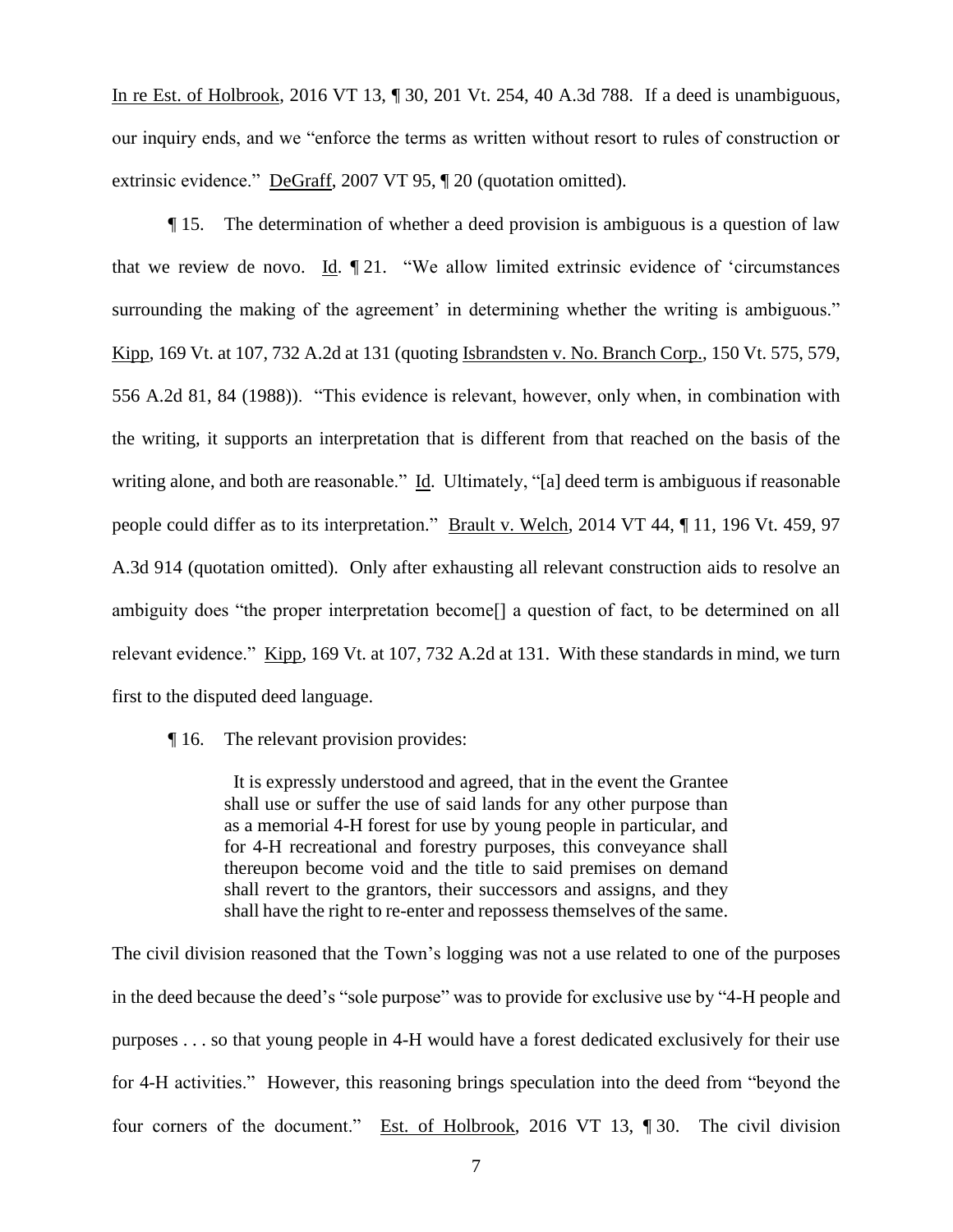unnecessarily restricted the deed to exclusive 4-H activities when nothing on the face of the document required this interpretation. Instead, when we consider the deed "as a whole and give effect to every part," the deed unambiguously does not prohibit the Town's logging. DeGraff, 2007 VT 95, ¶ 20.

¶ 17. While the absence of terms in a deed is not necessarily decisive, it can be instructive to determine the drafters' intent. See Isbrandsten, 150 Vt. at 581, 556 A.2d at 85 (holding that absent express agreement in deed permitting owner to rent property to third-parties, deed unambiguously prohibited owner from doing so); see also deNeergaard v. Dillingham, 123 Vt. 327, 330-31, 187 A.2d 494, 497 (1963) (explaining that where deed contained no reference to springs, burden was on party seeking to reform deed "beyond the intent of the parties as revealed by the deed itself" to produce evidence "from sources outside the language of the instrument" proving preexisting agreement regarding springs). The words "logging" and "clearcutting" and related terms such as "timber harvesting" do not appear in the deed. The word "exclusive" does not appear in the deed. We can find no phrase or combination of phrases indicating that the grantors intended to prohibit the logging, or intended the parcel to be set aside for exclusive use by 4-H.

¶ 18. The deed language, "a memorial 4-H forest for use by young people in particular, and for 4-H recreational and forestry purposes" does not mean the parcel must exist "so that young people in 4-H would have a forest dedicated exclusively for their use for 4-H activities, and specifically for recreational and forestry activities" as the civil division concluded. First, "particular" is not synonymous with "exclusive." Compare Particular, Merriam-Webster Online Dictionary, https://www.merriam-webster.com/dictionary/particular [https://perma.cc/4BW4- EJ2N] (defining "particular" as "of, relating to, or being a single person or thing") with Exclusive, Merriam-Webster Online Dictionary, https://www.merriam-webster.com/dictionary/exclusive [https://perma.cc/4EJ5-P3JW] (defining "exclusive" as "limiting or limited to possession, control,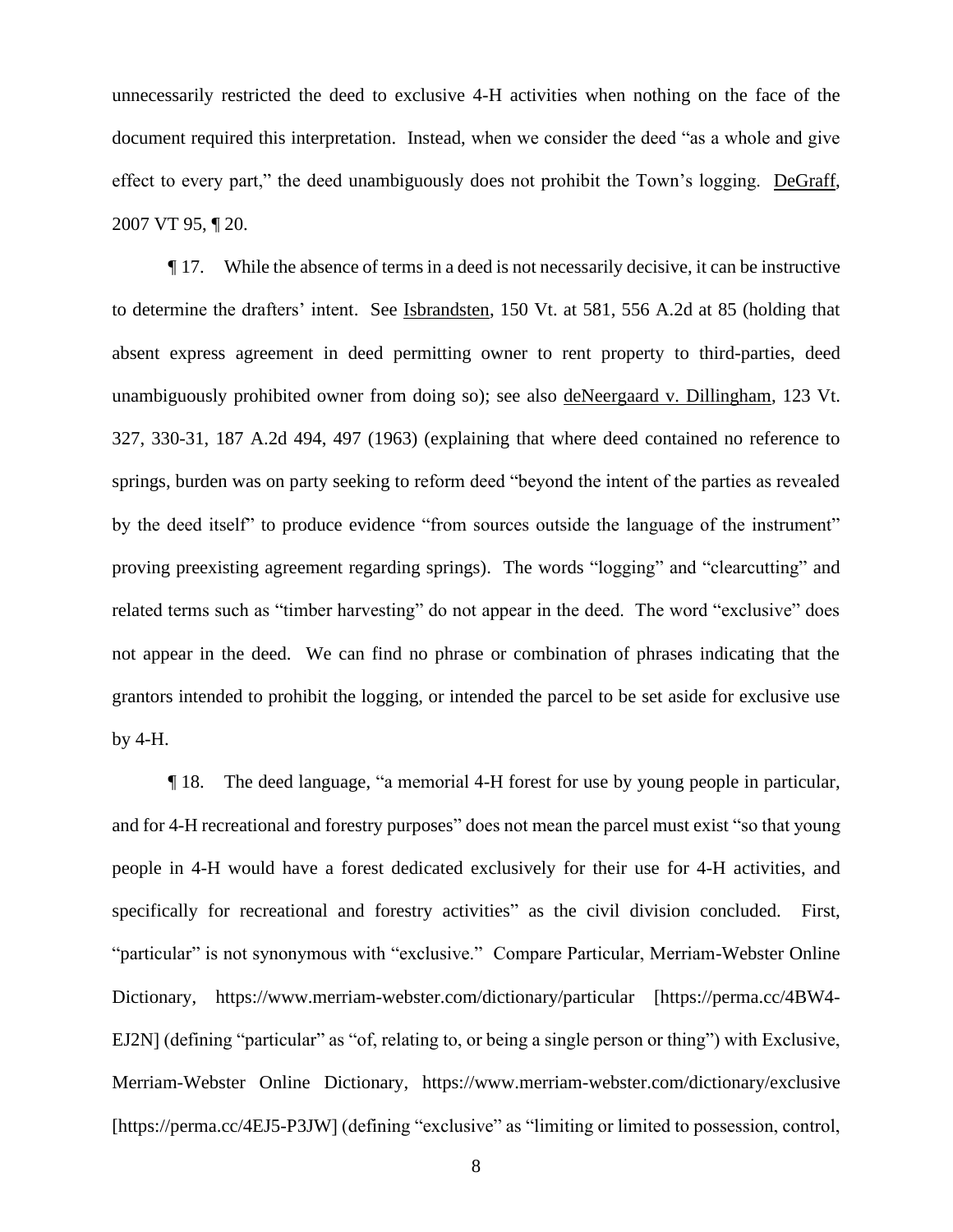or use by a single individual or group"); see also Davidson v. Vuaghn, 114 Vt. 243, 247, 44 A.2d 144, 146 (1945) (using dictionary to support holding that deed provision was unambiguous).

¶ 19. Second, the court has interpreted the entire instrument in light of a single clause. Aiken v. Clark, 117 Vt. 391, 393, 92 A.2d 620, 621 (1952) ("The primary rule of interpretation is to gather the intention of the parties from their words by reading not simply a single clause of the instrument, but the entire context."). In effect, the civil division removed the "shall use or suffer the use" term relating to the Town, inserted an exclusivity requirement where none was before, and reduced the deed's multiple purposes to the "sole purpose" of exclusively permitting young people to use a memorial 4-H forest for forestry and recreational purposes. See Madowitz v. Woods at Killington Owners' Ass'n, 2010 VT 37, ¶ 17, 188 Vt. 197, 6 A.3d 1117 ("[W]e will not inject ambiguity into otherwise unambiguous provisions.").

¶ 20. In contrast, what is apparent from this language is that uses, whatever they may be, must relate to the purpose of a memorial 4-H forest for use by young people in particular, and for 4-H recreational and forestry purposes. While the disputed language provides that young people in particular are to use a memorial 4-H forest, it does not prohibit others from doing so. It does not further define what a memorial 4-H forest is nor what constitutes 4-H recreation and forestry, nor even what constitutes "young people." However, even if the purposes are "susceptible of two or more meanings," this fact alone "does not necessarily make the meaning of the sentence in which [they] appear[] ambiguous or doubtful." In re Robinson's Will, 101 Vt. 464, 467, 144 A.2d 457, 458 (1929). Remaining within "the four corners of the document," we conclude that it is clear that logging is at least one use related to forests and to 4-H recreational and forestry activities. Est. of Holbrook, 2016 VT 13, ¶ 30. Indeed, logging appears to be so closely related to these purposes, the absence of an express prohibition on logging in the deed is striking. See Isbrandsten, 150 Vt. at 581, 556 A.2d at 85.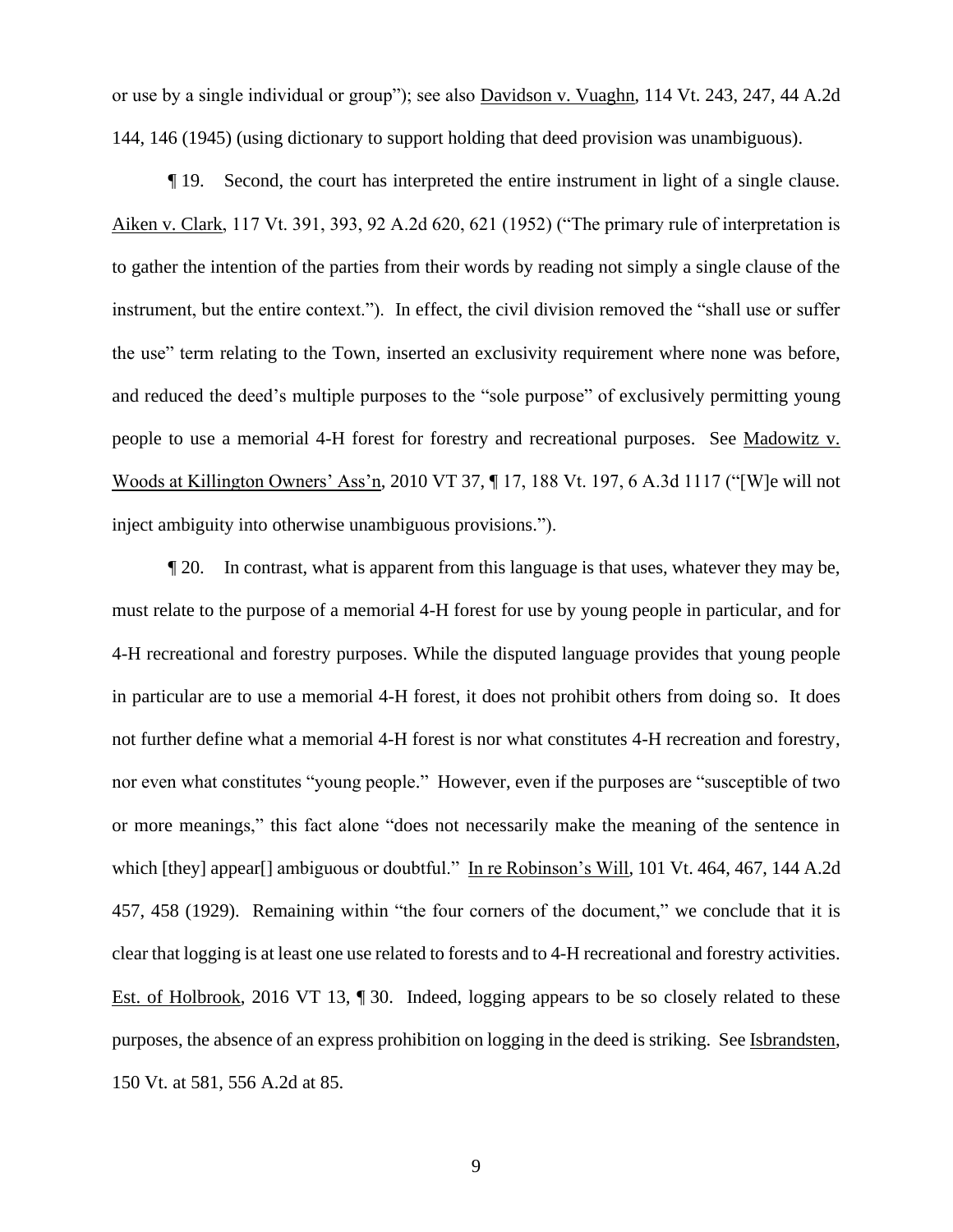¶ 21. Finally, the grantors could have conveyed the parcel to a 4-H organization or included more stringent language limiting use. See DeGraff, 2007 VT 95, ¶ 20 ("[W]e must consider the deed as a whole and give effect to every part contained therein to arrive at a consistent, harmonious meaning, if possible." (quotation omitted)). The Town is subject to certain constraints when managing real property that private entities are not, and nothing in the deed suggests the grantors intended to alter the Town's authority. See, e.g., Vt. Home Mortg. Credit Agency v. Montpelier Nat. Bank, 128 Vt. 272, 274, 262 A.2d 445, 447 (1970) ("[T]he power of the Legislature to raise and appropriate public funds is limited to public uses."). Moreover, Buchanan does not dispute that the parcel was unused for more than sixty years, and that the parcel was heavily forested. He concedes that the Town had an obligation to maintain the property. To fulfill this obligation, the Town authorized the logging only after consulting the Orleans County forester, who recommended harvesting the parcel to maintain its long-term viability. In sum, we do not think that "reasonable people could differ" on the question of whether the logging violated the deed—it did not. Brault, 2014 VT 44, ¶ 11 (quotation omitted). Accordingly, we enforce the terms of the deed as written because they are "assumed to declare the intent of the parties." Kipp, 169 Vt. at 105, 732 A.2d at 129; DeGraff, 2007 VT 95, ¶ 20 (explaining that when deed is unambiguous, "we must enforce the terms as written without resort to rules of construction or extrinsic evidence" (quotation omitted)).

¶ 22. Because we conclude that the logging did not violate the unambiguous provisions of the deed, we need not, and do not, address the Town's arguments relating to extrinsic evidence and ambiguity. We also do not reach the Town's argument concerning whether its future plans for the parcel violate the deed because our review on interlocutory appeal is strictly limited to the question certified for appeal. See State v. Hayes, 2019 VT 44, ¶ 12, 210 Vt. 417, 215 A.3d 1094 (per curiam) ("Because interlocutory appeals are an exception to the finality requirement, the